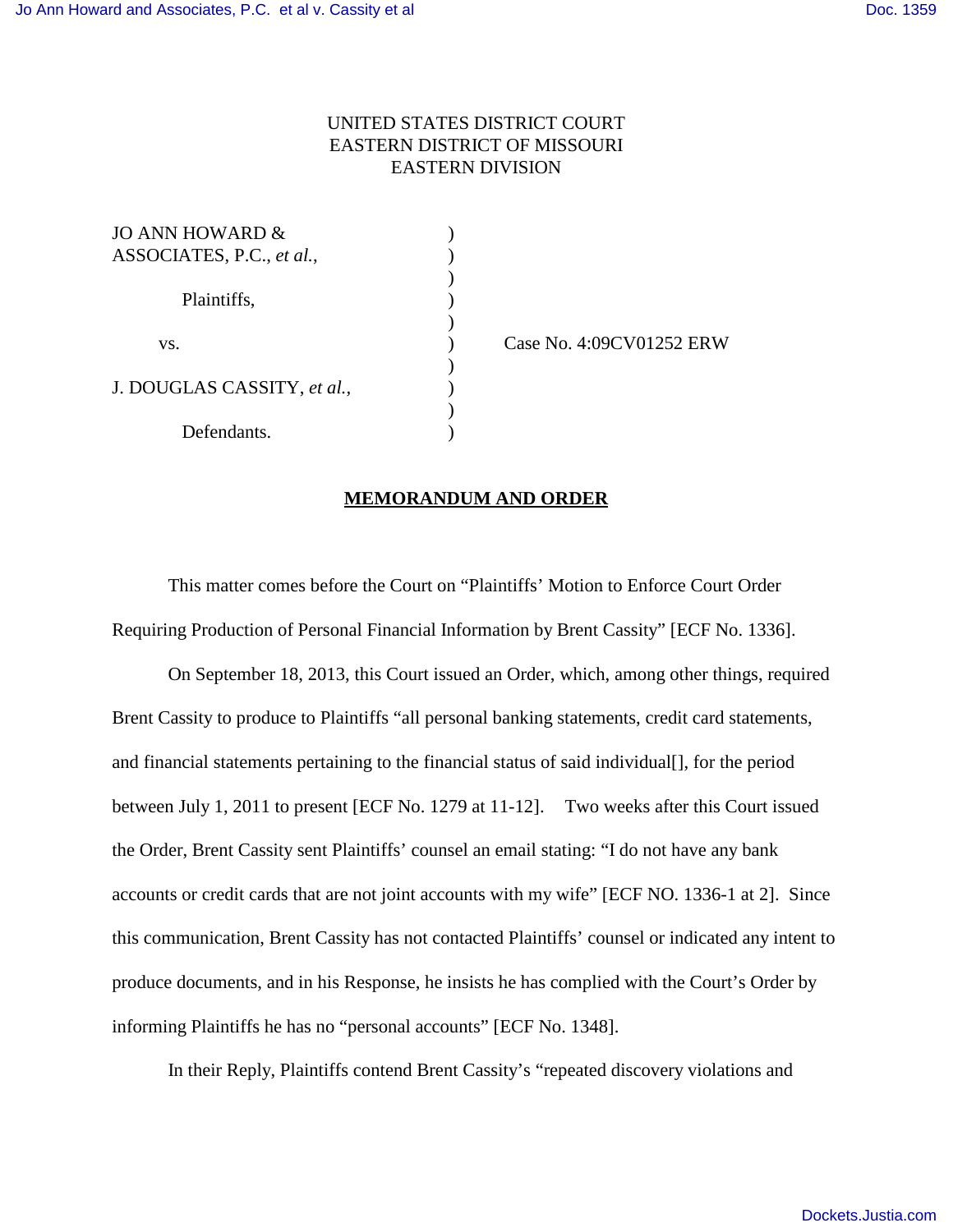continued refusal to obey court orders warrants the sanction of default judgment against him and the waiver of any personal privileges Cassity may have as to pre-receivership documents within his possession, custody, or control." [ECF No. 1354]. Plaintiffs ask the Court to set a five-day deadline for Brent Cassity "to produce all personal banking statements, credit card statements, and financial statements pertaining to his financial status for the period between July 1, 2011 to present, as ordered by the Court[,]" and request the Court to hold Brent Cassity in contempt until such documents are produced.

 The Court will hold in abeyance Plaintiffs' request for the sanction of default judgment, but will direct Brent Cassity to produce to Plaintiffs, within ten (10) days of entry of this Order, all personal banking statements, credit card statements, and financial statements pertaining to his financial status for the period between July 1, 2011 to present, as ordered by the Court. This production shall include documents pertaining to any financial interest, separately held, or jointly held with any individual or entity.

Accordingly,

**IT IS HEREBY ORDERED** that Plaintiffs' request for the sanction of default judgment is **HELD IN ABEYANCE.**

**IT IS FURTHER ORDERED** that Brent Cassity shall produce to Plaintiffs, within ten (10) days of entry of this Order, all personal banking statements, credit card statements, and financial statements pertaining to his financial status for the period between July 1, 2011 to present, as ordered by the Court. This production shall include documents pertaining to any financial interest, separately held, or jointly held with any individual or entity. Failure to produce the documents as ordered likely will result in an order holding Brent Cassity in contempt of